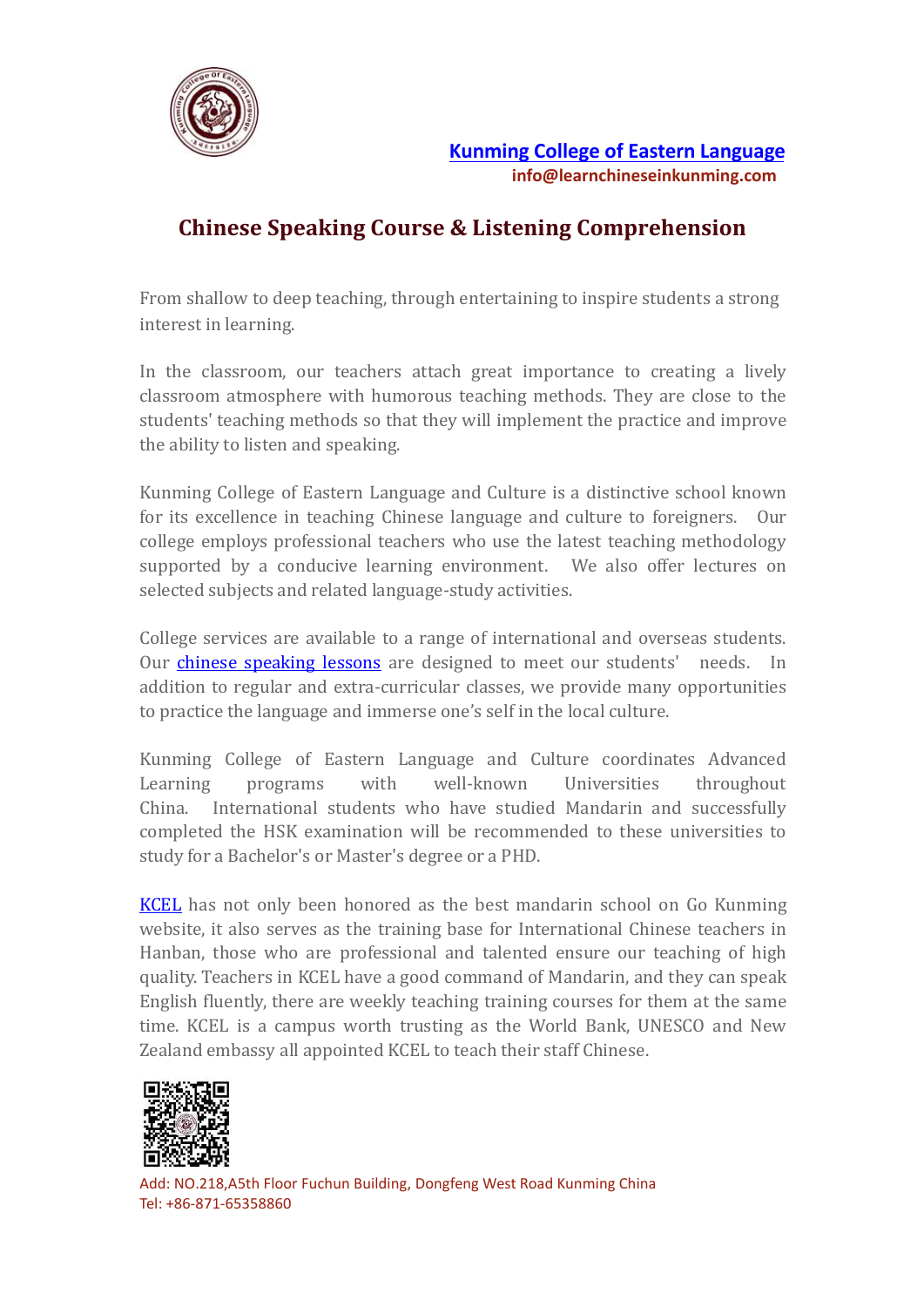

## **Kunming College of Eastern [Language](https://www.learnchineseinkunming.com/) info@learnchineseinkunming.com**

Kunming College of Eastern Language and Culture offers various activities to exercise language, culture study, culture exchange, research programs, business, and trade contact and conference services. Meanwhile, our school arranges characteristic cultural, scientific and recreational activities, including day-trips, social events and weekends away.

We hope we have the pleasure of welcoming you to our College!

## **Learn How to Speak Mandarin Chinese**

The first step is to grasp the useful basic knowledge of pronunciation. It includes: First, pronouncing the consonants and the vowels correctly, which is the basis for learning Mandarin Chinese well. Second, reading common words, this is a shortcut to learn Mandarin well. In modern Chinese, there are 2500 commonly used characters and 1000 sub-commonly used characters, their use frequency accounts 99.48% among all Chinese characters, so we can basically achieve the standard pronunciation and recitation of the demand in Mandarin as long as we grasp the standard pronunciation of the commonly used characters and the sub-commonly used characters.

The second step is to know the differences between local dialect and Mandarin. First, we should grasp the standard pronunciation of the commonly used characters and the sub-commonly used characters, and then "environmental memorize" the words easy to be read wrong in the detailed language environment. Through reading and memorizing some famous works of ancient and modern, Chinese and foreign, can effectively help the learners to remember the standard pronunciation of these words for a long time, and can also improve the cultivation in other aspects. At the same time, we should frequently listen to the radio, tape, watch TV and listen to the conversations between the native speakers. Using these "modernization" methods to create a special small environment for yourself to learn Mandarin, and constantly revise our irregular pronunciation.

The third step is to practice more and speak more. More practice and more



Add: NO.218,A5th Floor Fuchun Building, Dongfeng West Road Kunming China Tel: +86-871-65358860